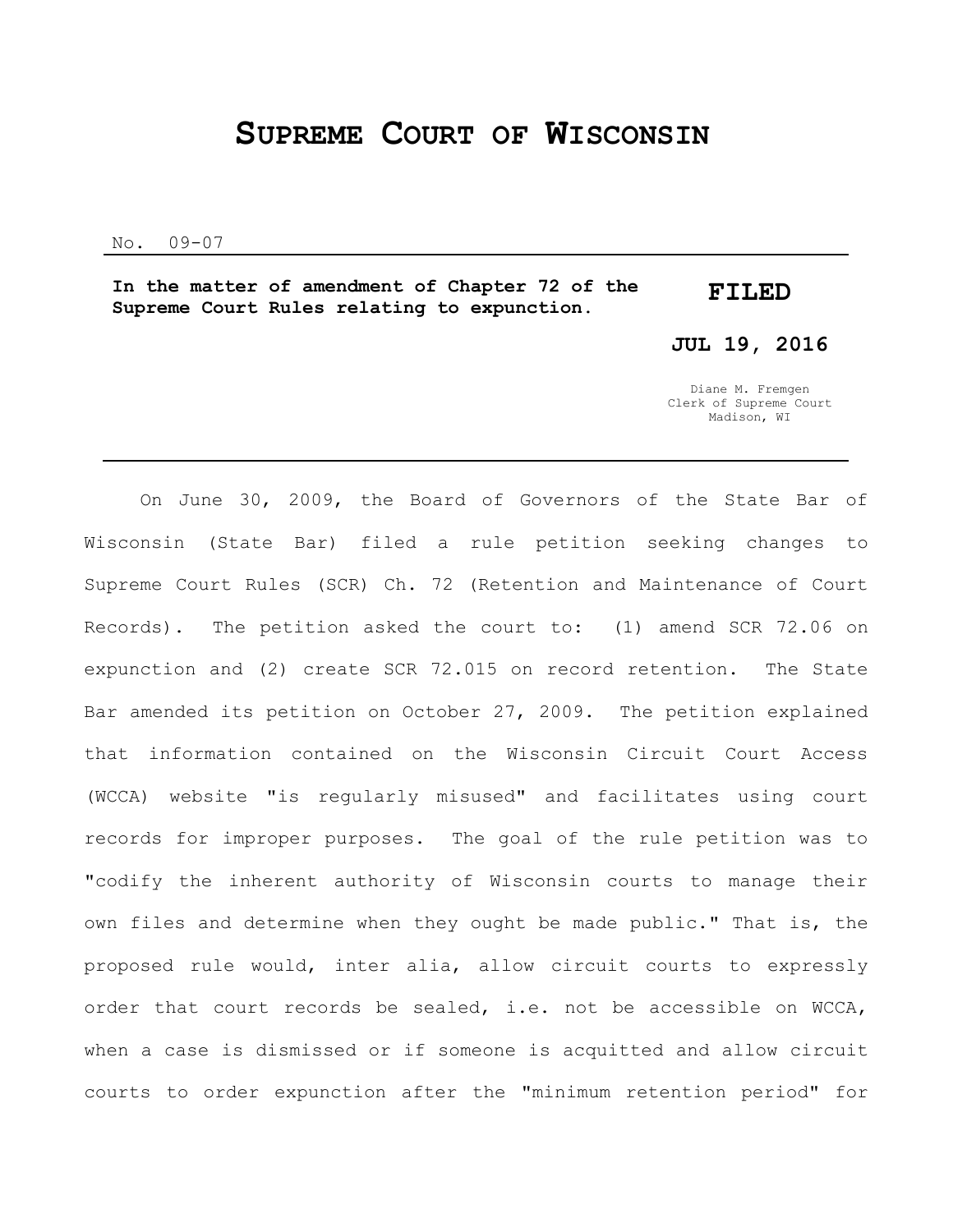the type of case represented by the final disposition. Letters were sent to interested persons on December 15, 2009, seeking input and informing them of the public hearing scheduled for February 24, 2010.

The court conducted a very lengthy public hearing on February 24, 2010, and received written submissions and heard compelling testimony from many interested persons. The court discussed the petition at an ensuing open rules conference and expressed interest in exploring ways to provide limited relief to individuals harmed by the online availability of cases that have either been dismissed or that ended in outright acquittal. Ultimately, however, the court took no action on the petition, in part because the court was aware that the Wisconsin State Legislature was then planning to establish a committee to study the same issues.

In the ensuing years, a number of legislative proposals have been advanced, including a bill drafted with the assistance of the Director of State Courts' Office, Assembly Bill 1005. AB 1005 was introduced March 21, 2016, but was not considered during the session.

On April 13, 2016, the court briefly discussed the pending petition and a motion to dismiss the petition failed. The court again discussed the long pending petition at an open rules conference on May 12, 2016. The court noted that since the 2009 rule petition was filed, relevant statutes and rules have changed. For example, Wis. Stat. § 973.015 (Special Disposition) has been amended several times and Ch. 72 has twice been amended. Moreover, the State Bar has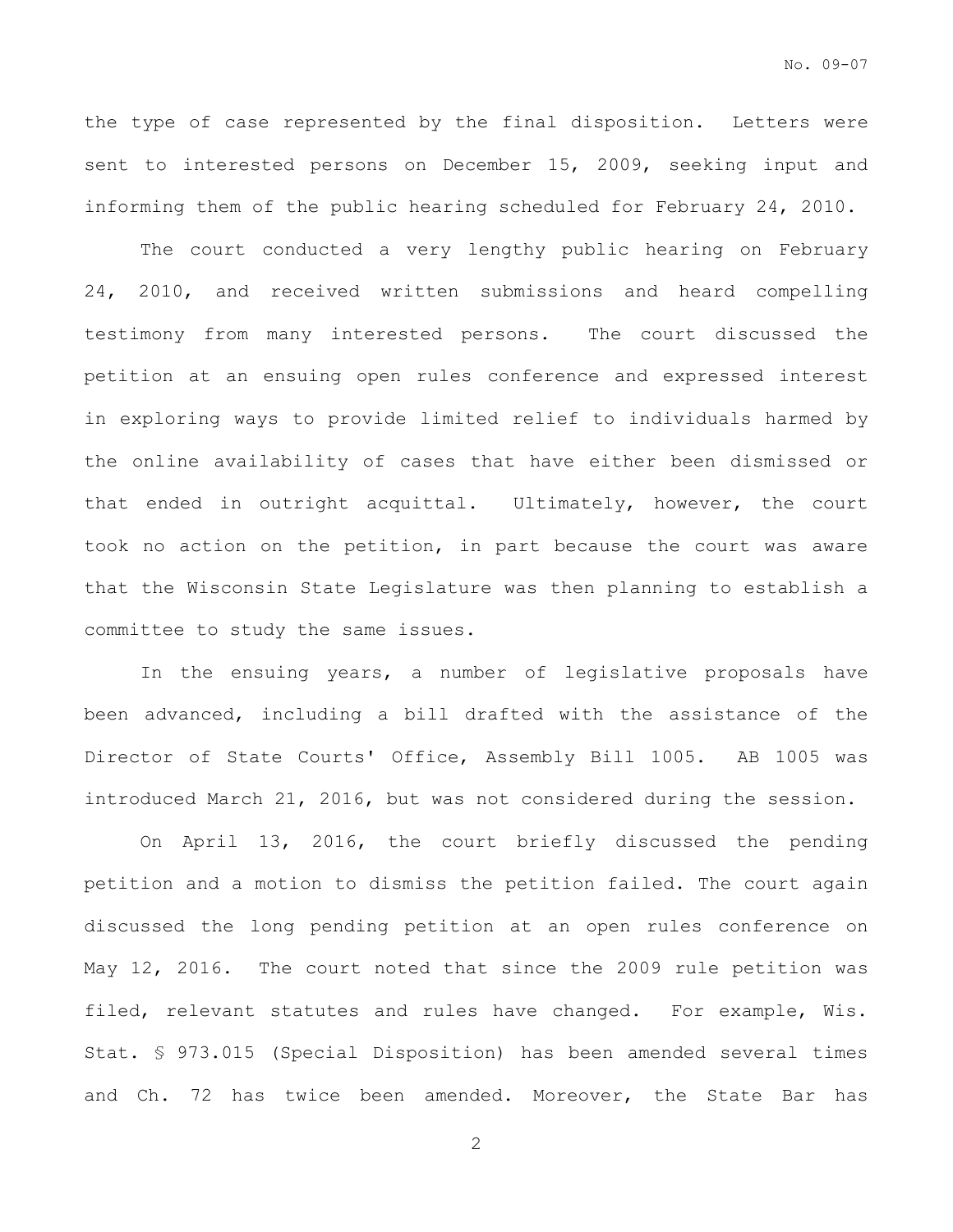indicated that it is prepared to file a new rule petition. Given the passage of time and the statutory, rule, and case law developments that have occurred since the petition was filed in 2009, a majority of the court determined that it was most efficient to dismiss Rule Petition 09-07 and allow the State Bar to advance new initiatives.

Ultimately, the court voted 5-2 to dismiss the petition and await anticipated legislative action and the filing of a new rule petition by the State Bar. Justice Shirley S. Abrahamson and Justice Ann Walsh Bradley opposed the motion to dismiss the petition, stating they favored retaining the petition. Therefore,

IT IS ORDERED that Rule Petition 09-07 is dismissed.

Dated at Madison, Wisconsin, this 19th day of July, 2016.

BY THE COURT:

Diane M. Fremgen Clerk of Supreme Court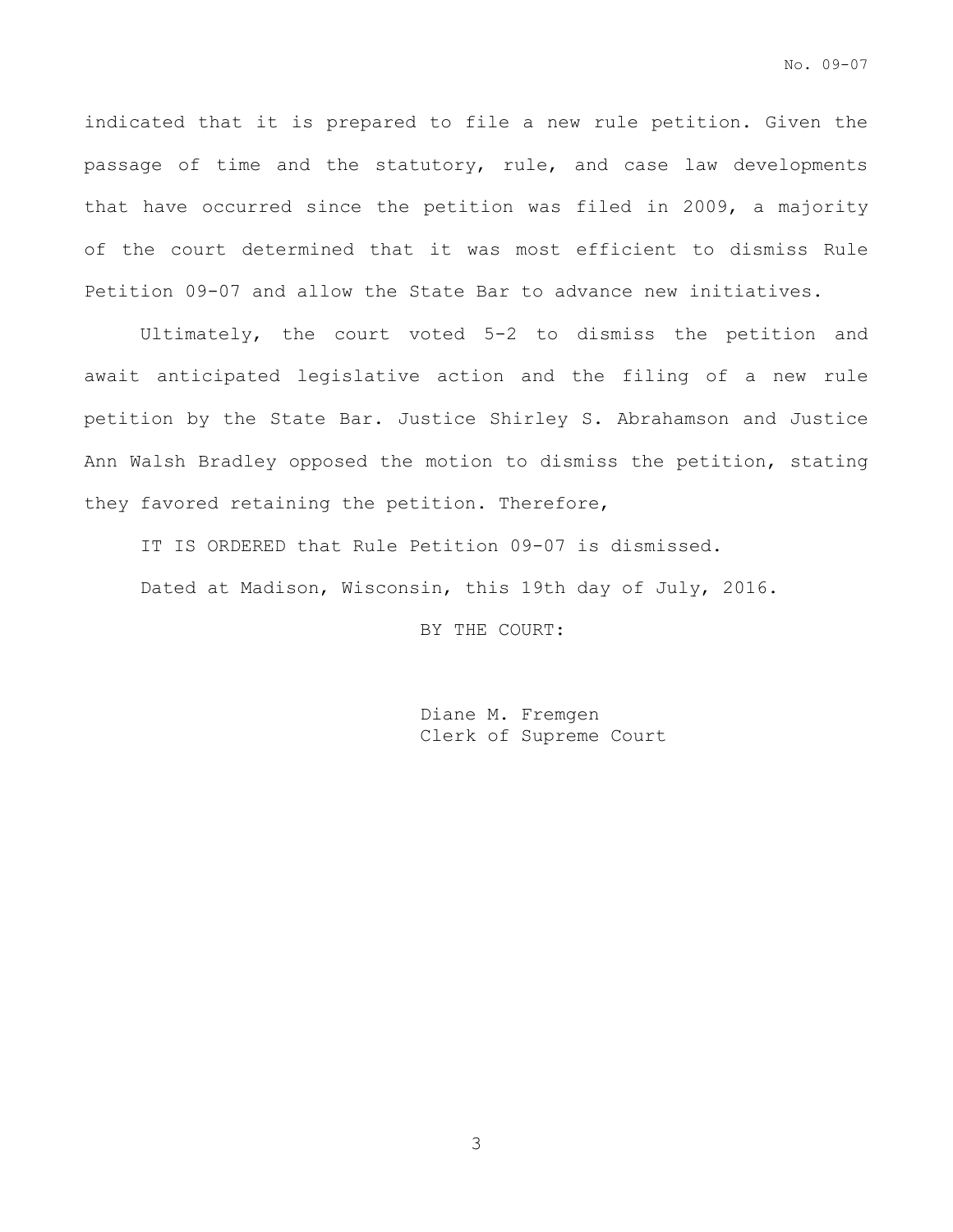¶1 SHIRLEY S. ABRAHAMSON, J. *(dissenting).* The Board of Governors of the State Bar of Wisconsin, acting pursuant to the recommendation of the Criminal Law Section and the Individual Rights and Responsibilities Section, proposed this Rule Petition and amended version thereof. I would hold this petition, not dismiss it.

¶2 The principal objective of the State Bar's petition was to allow circuit courts to remove from public view records of cases that were dismissed or that ended in a judgment of  $accquittal.<sup>1</sup>$ 

¶3 The court's order departs from the substance of the petition, conflating the expungement of records in cases that were dismissed or ended in an acquittal with cases in which an individual was convicted of a crime. The order references Wis. Stat. § 973.015 as a "relevant statute" that has been amended since this rules petition was filed. That statute, however,

 $\overline{a}$ 

 $1$  The petition also creates SCR 72.015, setting forth the time periods for retention of case files. This provision relates to retention; it does not refer to "expungement."

SCR 72.015 Retention of original felony, misdemeanor, forfeiture and ordinance records. The time periods for retention of case files, court records and minute records referred to in rule SCR 72.01 concerning felony, misdemeanor, forfeiture and ordinance cases apply to the type of case at the time of the final disposition of the case, rather than the type of case when the file was opened. For any felony, misdemeanor, forfeiture and ordinance cases with multiple counts, the longest retention period of any one count after final disposition applies to all counts in that case.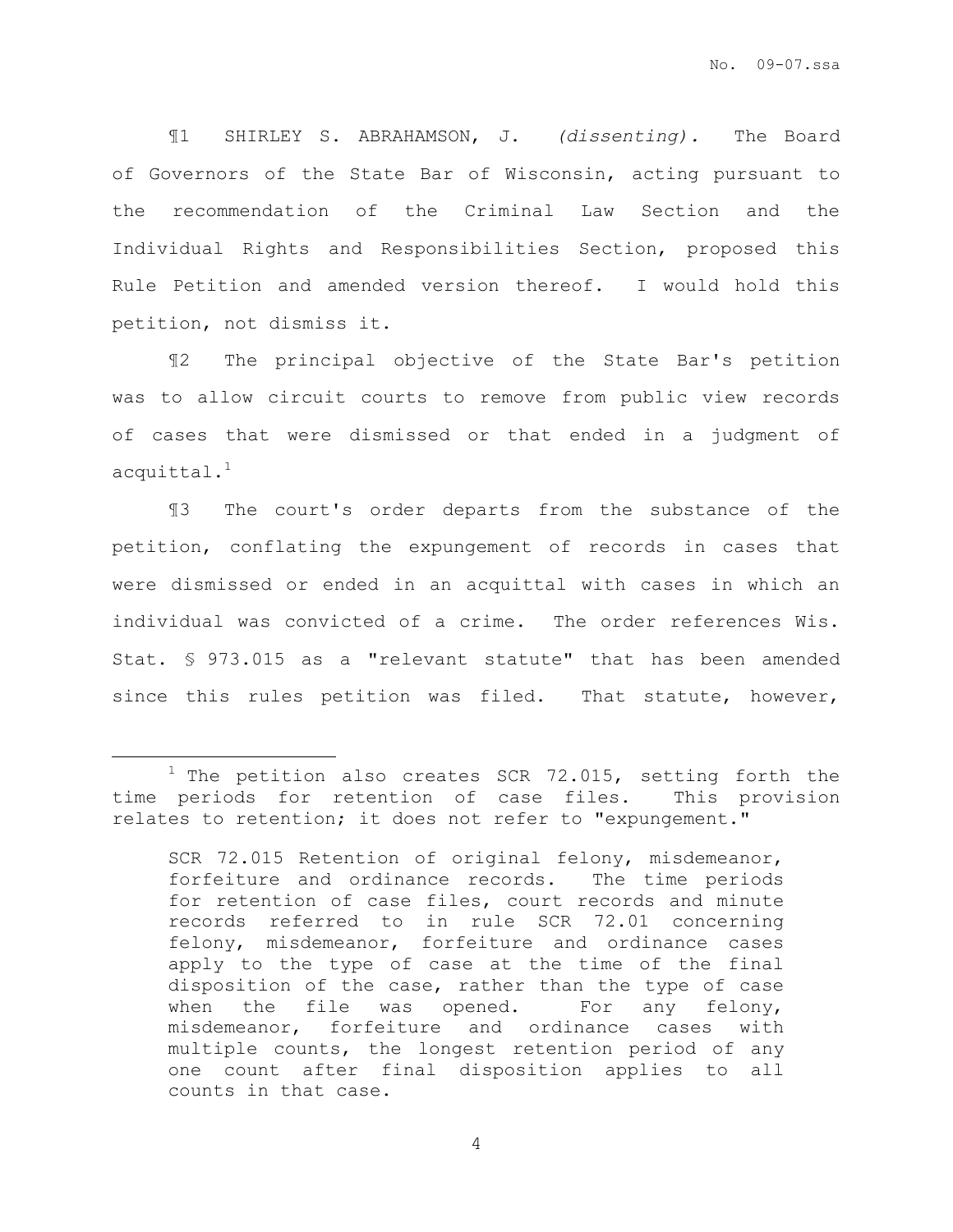deals solely with expungement of convictions, which is not the subject of this petition.

¶4 The legislature has been considering changes in the statutes relating to expungement of civil and criminal convictions. I recognize that one legislative proposal also expunges records in cases in which no conviction resulted. See 2015 A.B. 1005 (referenced in the order). The legislature has not acted on this proposal.

¶5 I focus on the text and objective of the petition.

¶6 The amended petition creates a brand new SCR 72.06(1), entitled "Expunction." The new section would read as follows:

- (1) A court may order a court record expunged under any of the following circumstances:
	- (a)When authorized or required to do so by statute.
	- (b) On the motion of any party to a case at or after the expiration of the minimum retention period as found under §72.01 for the type of case represented by the final disposition of the matter.
	- (c) Upon dismissal of the case, or in the event of a judgment of acquittal, if a court believes expunction is necessary and appropriate:
		- 1. In the interest of justice; and
		- 2. The court finds, either at the time of the dismissal of the case or within a reasonable period of time thereafter, that a party to the case would benefit and society would not be harmed by expunction, either at the time of the dismissal of the case or within a reasonable period of time thereafter.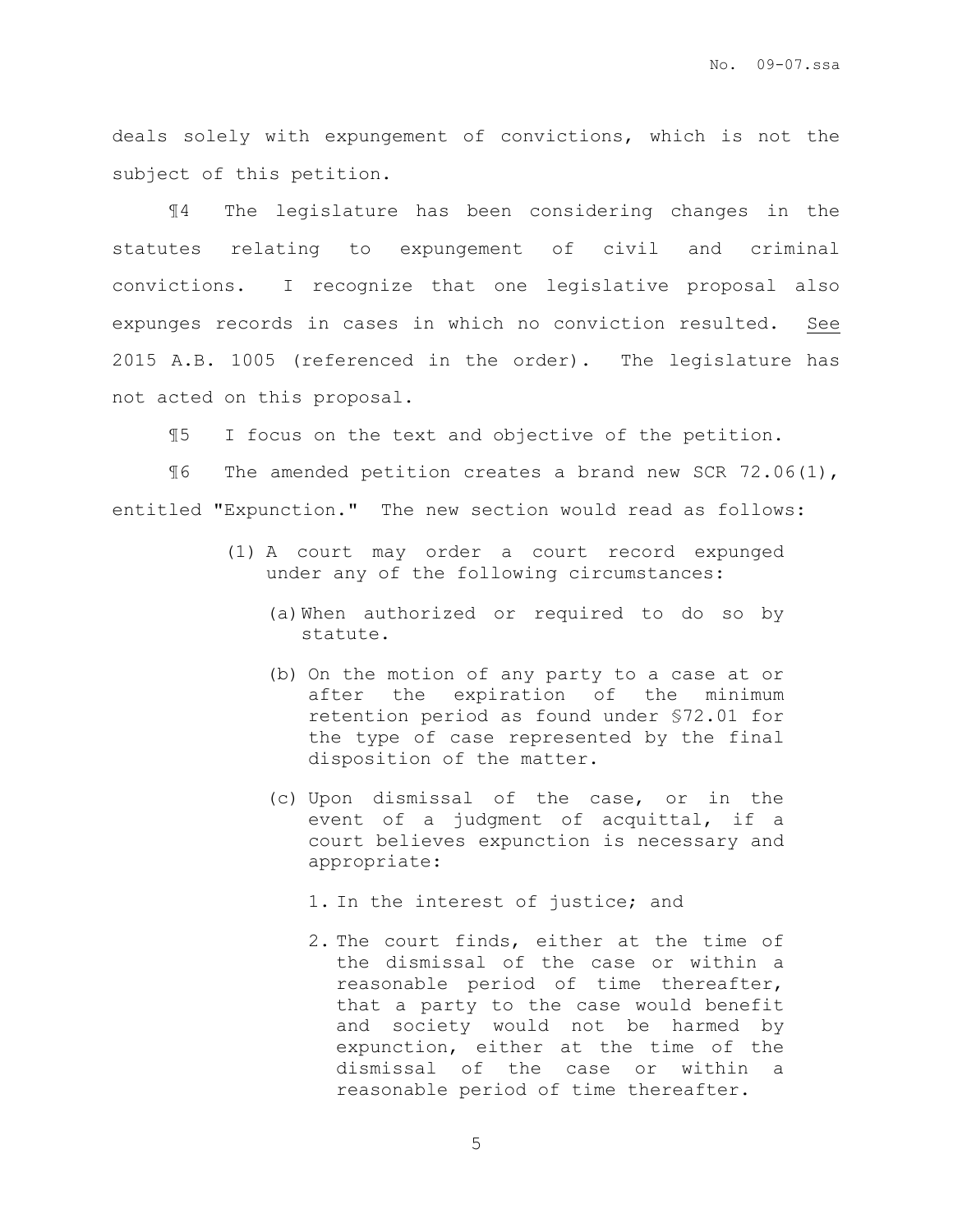¶7 The amended petition also renumbers SCR 72.06(1) as 72.06(2) and amends it as follows (the underlining and strikethrough reflect changes to the existing language of the rule):

- (2) When required by statute or court order to expunge expunging a court record, the Clerk of Court shall do all the following:
	- $\left(1\right)$  (a) Remove any paper index and nonfinancial court record and place them in the case file.
	- (2)(b) Electronically remove any automated non-financial record, except the case number.

 $(3)+(c)$  Seal the entire case file.

- $(4)$  (d) Destroy expunged court records in accordance with the provisions of this chapter.
- (e) Notify the Department of Justice of the expunction of the court record pursuant to Wis. Stats., §165.83(2)(A).

¶8 Although the proposal raises difficult legal and policy issues, the court can and should make the effort to resolve the legal and policy issues presented.

¶9 Some of these difficult legal and policy issues weigh in favor of granting the petition. For example, individuals whose charges were dismissed or resulted in acquittal testified regarding the hardships they experience as a result of the availability of information regarding their cases. These individuals spoke about lost employment and difficulties in housing, education, and social interactions.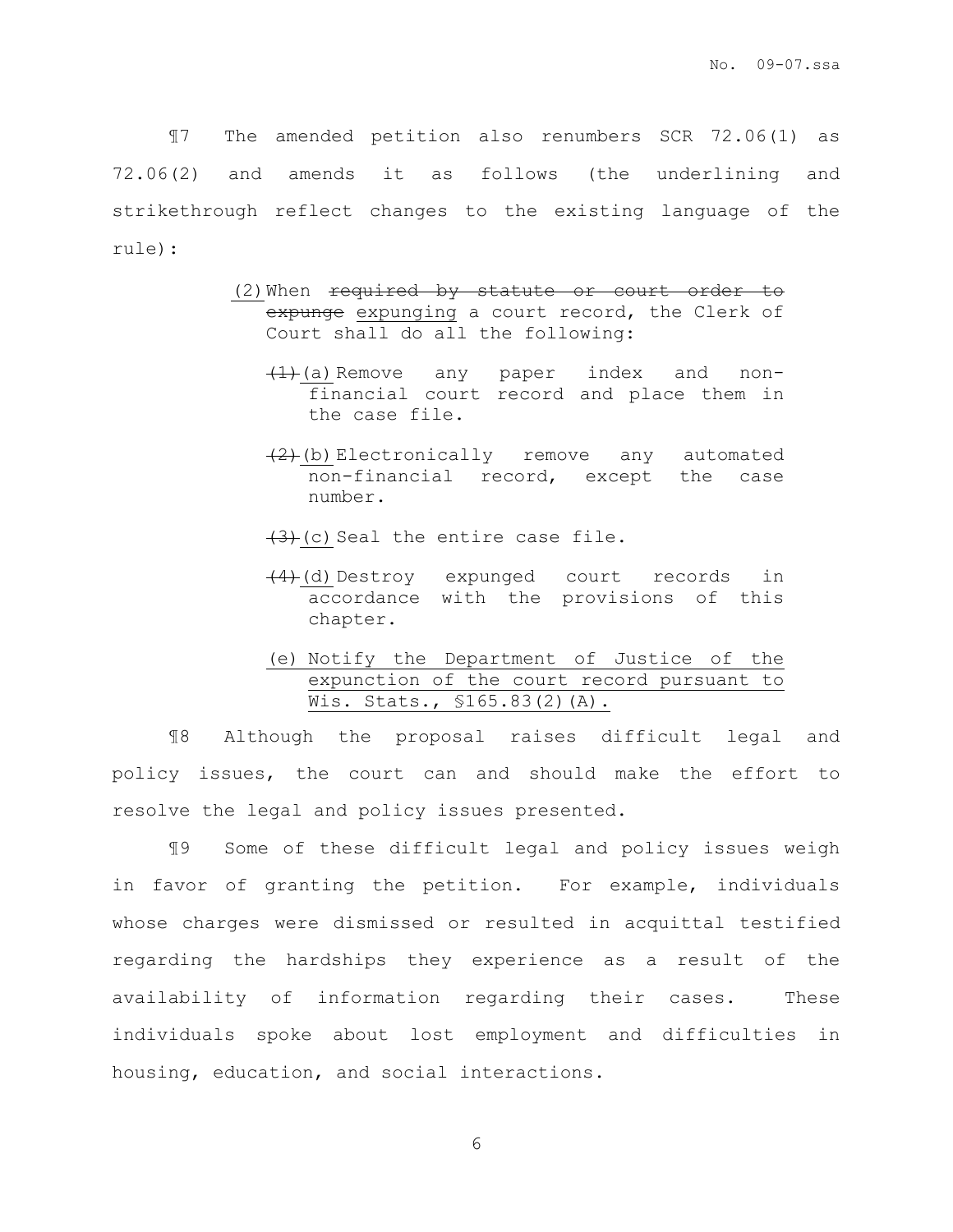¶10 Other legal and public policy issues weigh against granting the petition. For instance, the court heard testimony about public records law, the public's right to know, and the difficulty of creating different databases within the court system.<sup>2</sup>

¶11 Despite the tough legal and public policy issues, I would not dismiss the petition. The petition should remain on the court's radar to ensure that we tackle these issues, not bury them. The file on the petition is chock full of important and helpful information. This information and the efforts of the people who testified should not be abandoned.

¶12 The State Bar promises that it will file an amended petition. That's good. This (non-binding) promise, however, does not require or even militate in favor of the court's dismissing the existing amended petition. The court can address any amended petition.

¶13 The Interim Director of State Courts has stated that he plans to reconstitute the WCCA Oversight Committee, which will consider "expungement" of records. The last such committee

 $\overline{a}$ 

 $2$  See, e.g., Memo from John Voelker, Director of State Courts, Feb. 3, 2010, at 4-5 (illuminating, among other things, the difficulties in balancing privacy concerns and the possible misuse of court records with "the openness that engenders public trust in the justice system" and numerous "details" posed by the petition that have to be addressed); Letter from Wis. Freedom of Information Council, Feb. 4, 2010, at 1-2 (arguing that the problems the petition seeks to address and the solutions it proposes are vague and "ill-defined" and will lead to uneven results and the denial of information to the public).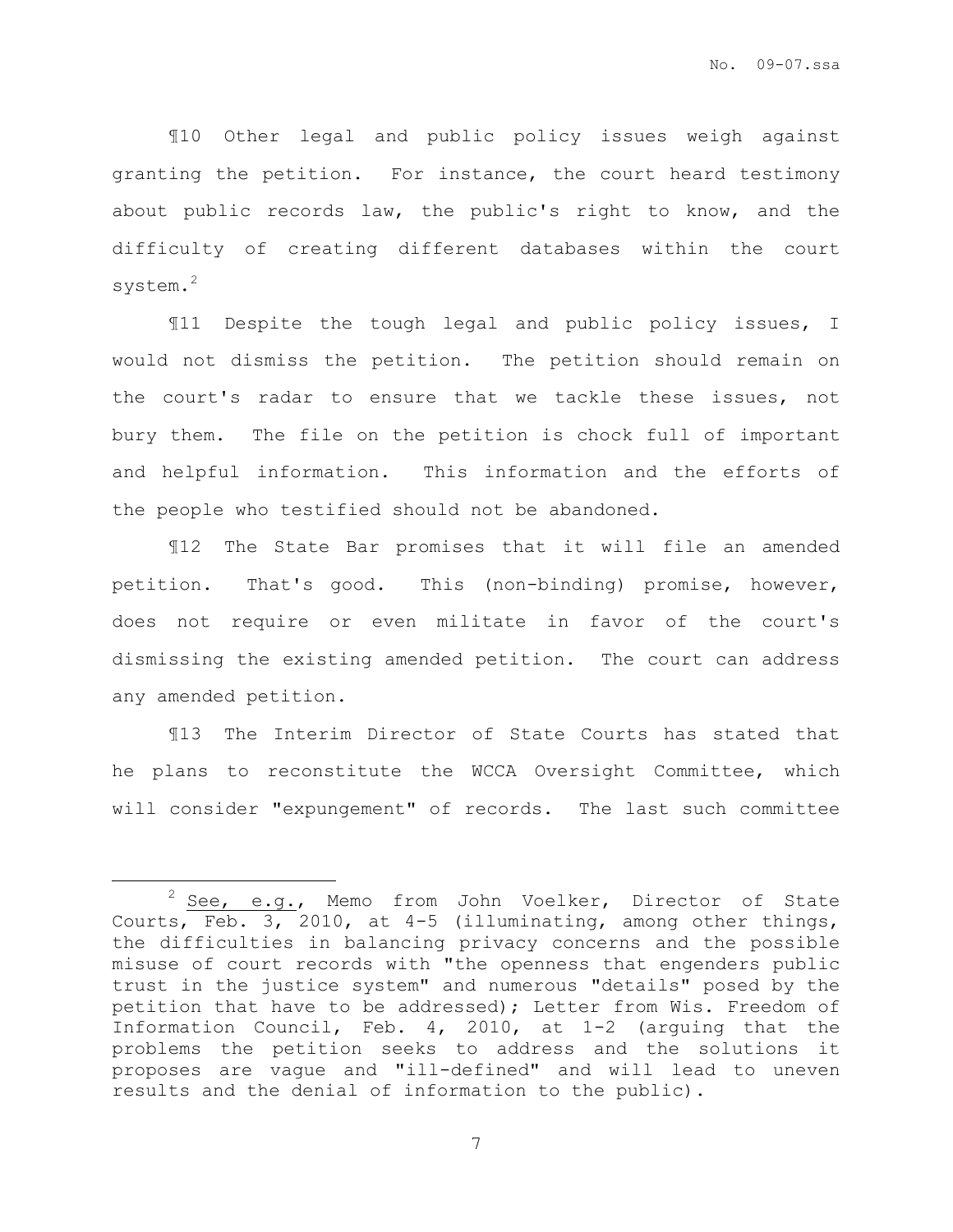reported in March 2006 on a very broad range of CCAP issues.<sup>3</sup> If a committee is needed to assist the court in tackling this petition, shouldn't the court appoint such a committee and state its mission? The Interim Director's appointment of a committee dealing with "expungement" generally, like the State Bar's promised amended petition, does not require or even militate in favor of the court's dismissing the existing amended petition.

¶14 Although the court dismisses this rules petition, the court recently granted a petition for review in a case raising issues about the public records law and constitutional questions in a challenge to the Department of Justice's management of a criminal history database. See Teague v. Van Hollen, 2016 WI App 20, 367 Wis. 2d 547, 877 N.W.2d 379, review granted (June 15, 2016). The materials filed in the petition for review detail significant concerns of people whose names or other identifying information appear in government records.

¶15 No harm is done by holding the proposed rule petition. Harm is done by dismissing it.

¶16 For the reasons set forth, I dissent from the order dismissing the amended petition.

¶17 I am authorized to state that Justice ANN WALSH BRADLEY joins this dissent.

 $\overline{a}$ 

 $3 A$  copy of the report appears at https://www.wicourts.gov/courts/committees/docs/wccafinalreport. pdf.